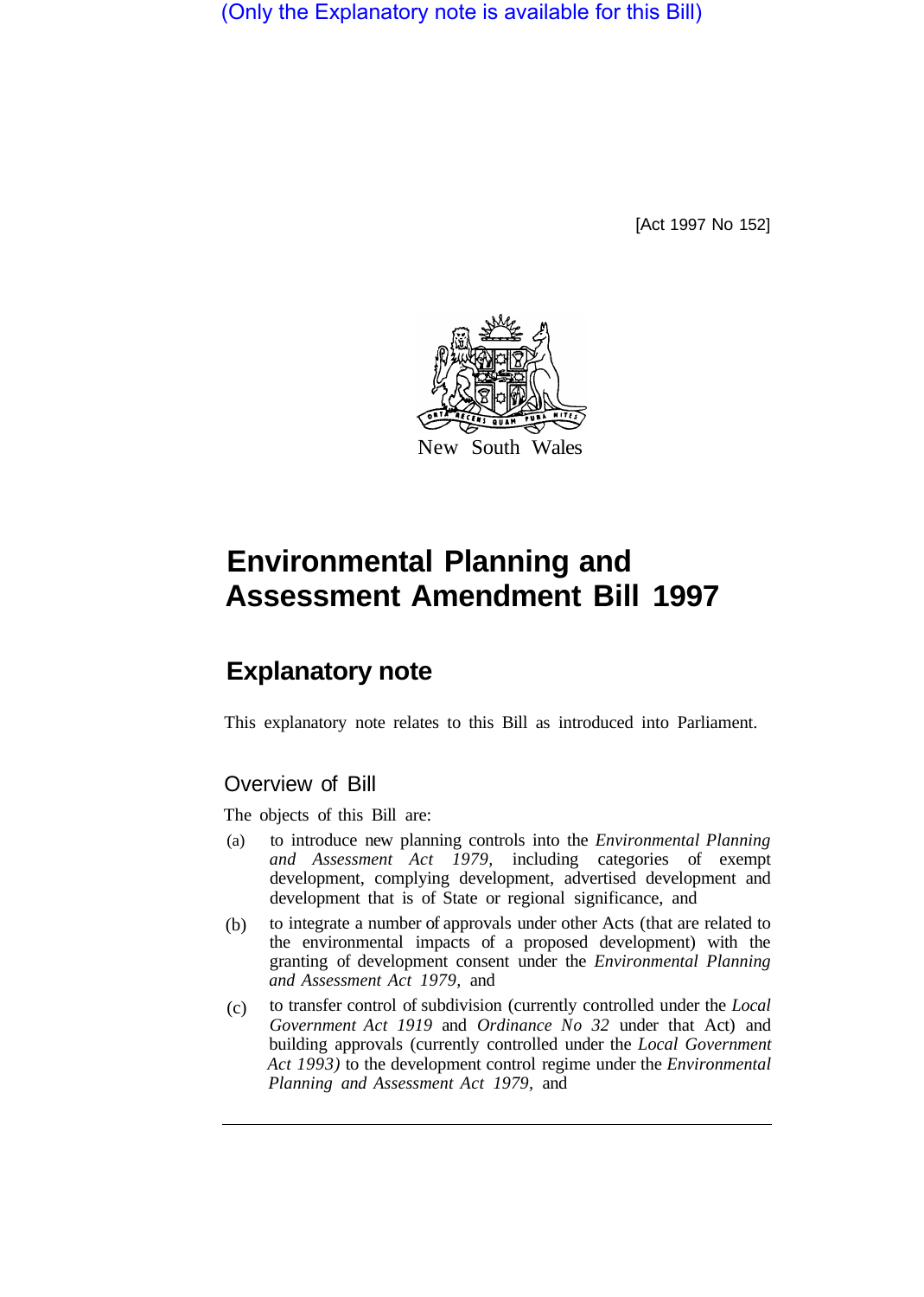Explanatory note

- $(d)$ to clarify and consolidate existing planning controls for the processing and consideration of development applications, including procedures for public participation, heads of consideration, staging of development and modification of development consents, and
- to establish a regime for the certification of development during its  $(e)$ various phases, and
- to provide for the authorisation of professional associations as  $(f)$ accreditation bodies, and the accreditation by them of accredited certifiers to exercise the functions of certifying authorities under the regime referred to in paragraph (e), and
- to provide for proportional liability, together with a maximum  $(g)$ limitation period of 10 years, for actions relating to building work and subdivision, and to require accredited certifiers and certain building practitioners to hold appropriate insurance with respect to their activities, and
- to enhance the enforcement provisions of the *Environmental Planning*   $(h)$ *and Assessment Act 1979* and, in particular, to enable the issuing of orders, and
- $(i)$ to make consequential amendments to various Acts, and
- to make savings provisions and provision for transitional  $(i)$ arrangements.

## Outline of provisions

**Clause 1** sets out the name (also called short title) of the proposed Act.

**Clause 2** provides that the proposed Act will commence on a day or days to be proclaimed.

**Clause 3 is** a formal provision that gives effect to the Schedule of amendments to the *Environmental Planning and Assessment Act 1979.* 

**Clause 4** is a formal provision that gives effect to the Schedule of amendments to the *Conveyancing Act 1919.* 

**Clause 5** is a formal provision that gives effect to the Schedule of amendments to the *Local Government Act 1993.* 

**Clause 6** is a formal provision that gives effect to the Schedule of amendments to other Acts.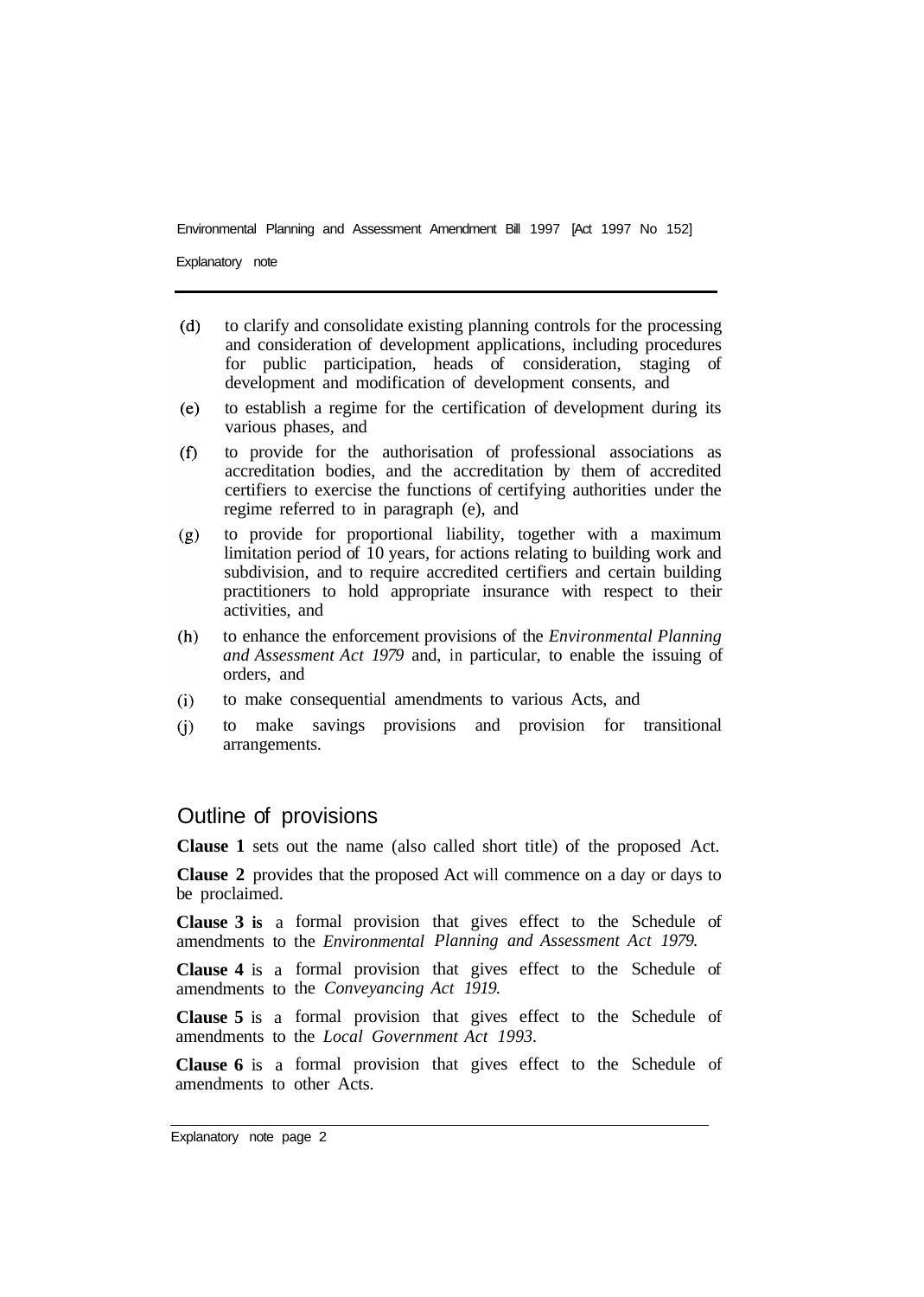Explanatory note

**Clause 7** repeals the unrepealed portion of the *Local Government Act 1919*  and *Ordinance No 32* under that Act.

**Schedule 1** contains the amendments to the *Environmental Planning and Assessment Act 1979.* 

**Schedule 2** contains the amendments to the *Conveyancing Act 1919.* 

**Schedule 3** contains the amendments to the *Local Government Act 1993.* 

**Schedule 4** contains consequential amendments to other Acts.

## **Schedule 1 Amendment of Environmental Planning and Assessment Act 1979**

#### **1 Preliminary matters**

**Schedule 1 [1]–[8]** deal with a number of definitions for the purposes of the *Environmental Planning and Assessment Act 1979.* In particular, the definition of *development* is extended to include the demolition of a building or work and other things that may be controlled by an environmental planning instrument as referred to in section 26 of that Act. The concepts within the definition of development are further extended by the amendments made to section 4 (2).

**Schedule 1 [9]** inserts proposed section 4B which contains a definition of *subdivision of land.* 

**Schedule 1 [10]** provides that it is to be an object of the Act to encourage ecologically sustainable development.

**Schedule 1 [12]** relocates existing section 76A as it is a provision of general application and is not limited to the determination of development applications.

**Schedule 1 [17] enables the identification in an environmental planning** instrument of *advertised development.* Advertised development is development (other than designated development) that is identified as advertised development by the regulations, an environmental planning instrument or a development control plan. It is required to be publicly notified and submissions may be made in respect of it.

**Schedule 1 [21]** extends the matters that may be dealt with in development control plans.

**Schedule 1 [11], [13]–[16], [18]** and **[22]–[31]** make consequential amendments.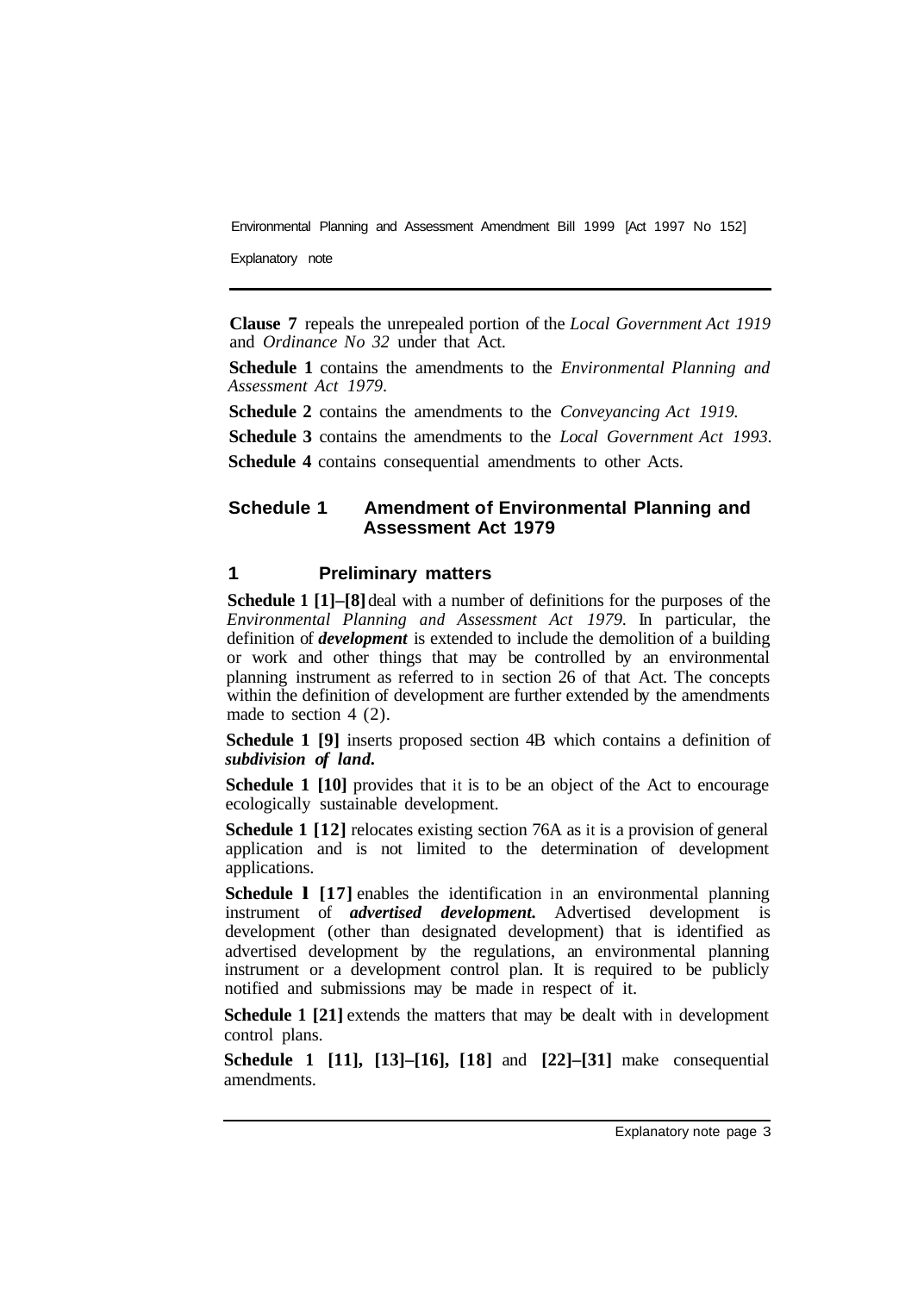Explanatory note

## **2 Substitution of Part 4 of, and addition of Parts 4A, 4B and 4C to, the Environmental Planning and Assessment Act 1979**

**Schedule 1 [32]** repeals and re-enacts, partly for the sake of convenience, the whole of Part 4 of the *Environmental Planning and Assessment Act 1979.* In doing so, no substantive change is made to a number of existing provisions including the provisions concerning section 94 contributions, existing uses and rights of appeal. The following is a summary of the provisions of Parts 4–4C.

#### **Part 4 Development assessment**

#### **Division 1 Carrying out of development—the threefold classification**

Proposed Division I contains proposed sections 76–76C. It continues the existing arrangements under which environmental planning instruments may classify development as:

- (a) development that does not need consent, or
- (b) development that needs consent, or
- (c) development that is prohibited.

A new type of development that does not need consent, *exempt development*  is created by the proposed Act. Exempt development is development that is identified in an environmental planning instrument as development that is of minimal environmental impact. It is not regulated by Part 4 and is not subject to Part 5 of the *Environmental Planning and Assessment Act 1979.* It cannot be carried out on land that is critical habitat or that is within a wilderness area.

Development that needs consent comprises 2 types, namely:

- (a) local development (which includes complying development), and
- (b) State significant development.

*Local development* is development that needs consent and that is not State significant development.

*Complying development* is local development that can be addressed by specified predetermined development standards. It cannot be State significant development, designated development or development that requires the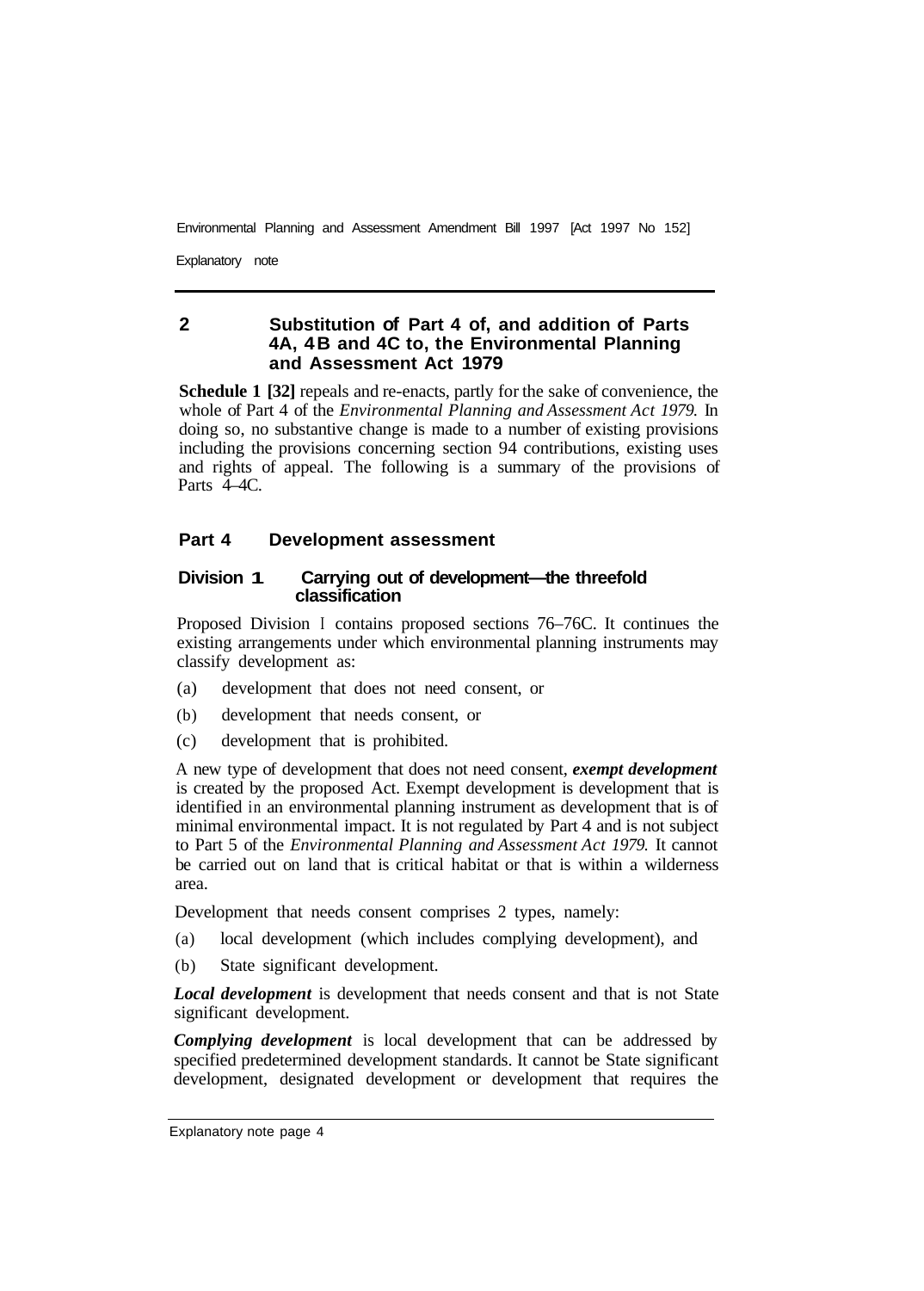Explanatory note

concurrence of a person (other than the consent authority or, in certain circumstances, the Director-General of National Parks and Wildlife). It cannot be carried out on land that is critical habitat, that is within a wilderness area or that comprises, or on which there is, an item of the environmental heritage.

*State significant development* is development:

- (a) that is so declared by a State environmental planning policy or regional environmental plan, or
- (b) that is of State or regional environmental planning significance and that is declared by the Minister, by notice in the Gazette, to be State significant development, or
- (c) that is the subject of a development application that the Minister has directed be referred to the Minister for determination, or
- (d) that is prohibited development that the Minister has directed be referred to the Minister for determination.

In outline, the proposed classification of development under the substituted Part may be summarised as follows:

| Development that does not<br>require development consent                          |                                                                                                 | Development that requires<br>development consent |  |                                  | <b>Prohibited</b><br>development |
|-----------------------------------------------------------------------------------|-------------------------------------------------------------------------------------------------|--------------------------------------------------|--|----------------------------------|----------------------------------|
| Development<br>that does not<br>require<br>development<br>consent under<br>Part 4 | Exempt<br>development,<br>being<br>development<br>that is not<br>subject to Part<br>4 or Part 5 | Local development                                |  | State significant<br>development | (No subcategories)               |
|                                                                                   |                                                                                                 | Designated development                           |  |                                  |                                  |
|                                                                                   |                                                                                                 | Advertised development                           |  |                                  |                                  |
|                                                                                   |                                                                                                 | Complying<br>development                         |  | Integrated development           |                                  |

#### **Division 2 The procedures for development that needs consent**

Proposed Division 2 contains proposed sections 77–83. The proposed Division does not apply to complying development (which is the subject of proposed Division 3). The provisions of this Division are supplemented and modified by Division 4 in the case of State significant development and Division 5 in the case of integrated development.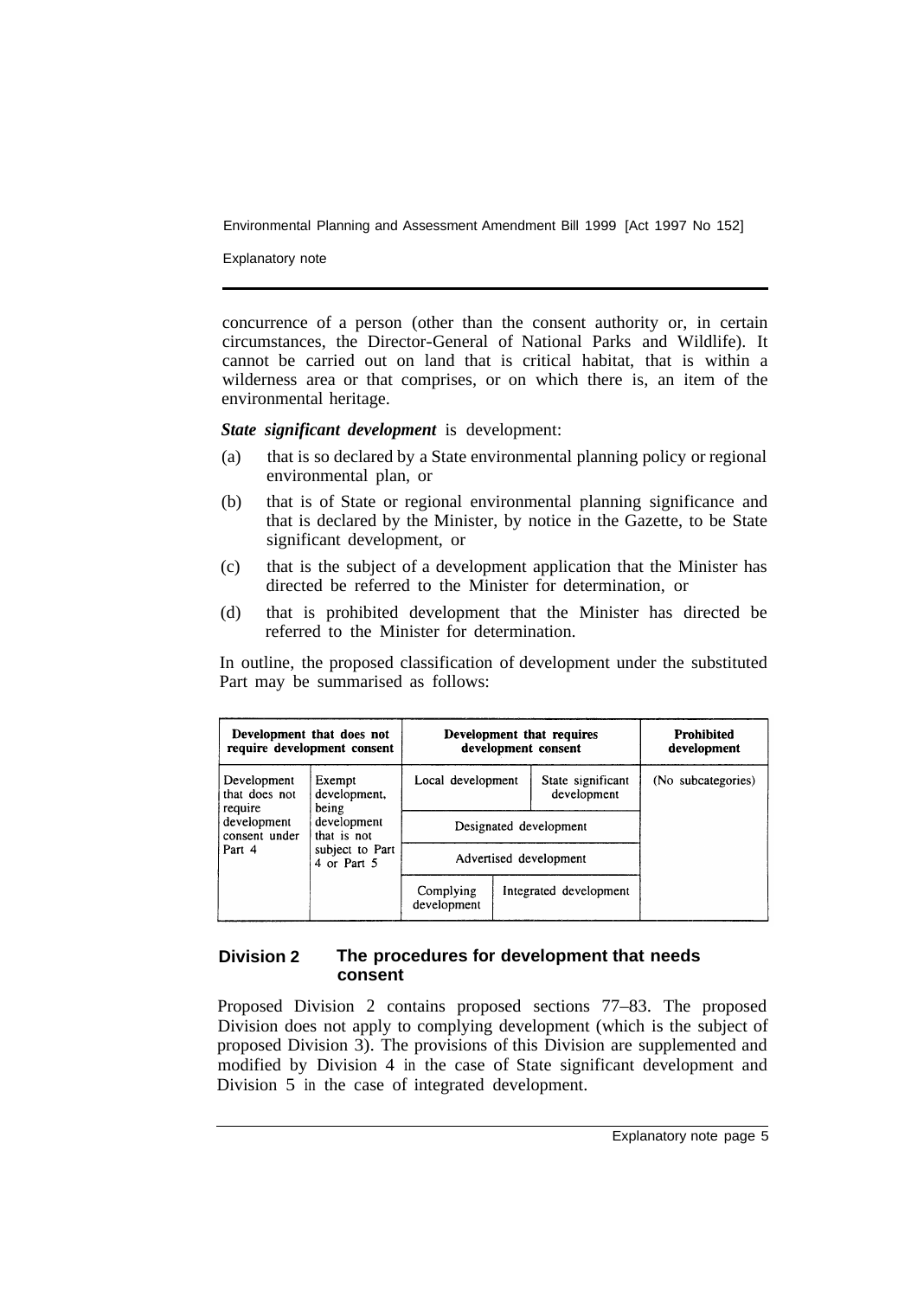Explanatory note

The Division defines *designated development* (without changing the existing concept).

The Division enables:

- (a) a single development application to be made for one or more of the different types of development, and
- (b) a development application (made where a council is the consent authority) to seek, in addition to development consent, approval for certain activities for which approval would otherwise be required under section 68 of the *Local Government Act 1993.*

The Division provides for:

- the notification, advertising and public exhibition of development applications
- the making and consideration of submissions concerning development applications, including submissions by way of objection
- the circumstances in which other authorities are to be consulted or their concurrence obtained in connection with the carrying out of proposed development
- the evaluation of development applications
- the determination of development applications
- the imposition of conditions
- the notification of determinations
- the review of determinations
- the requirements to be observed before work can be commenced.

#### **Division 3 Special procedure for complying development**

Proposed Division 3 contains proposed sections 84–87. It enables a person who has been issued with a complying development certificate to carry out development in accordance with the certificate and the provisions of the various regulatory instruments that apply to that development.

The Division provides for:

- the terms and authority of complying development certificates •
- the process for obtaining a complying development certificate •
- the modification of complying development •
- the duration of complying development certificates •
- the requirements to be observed before work can be commenced. •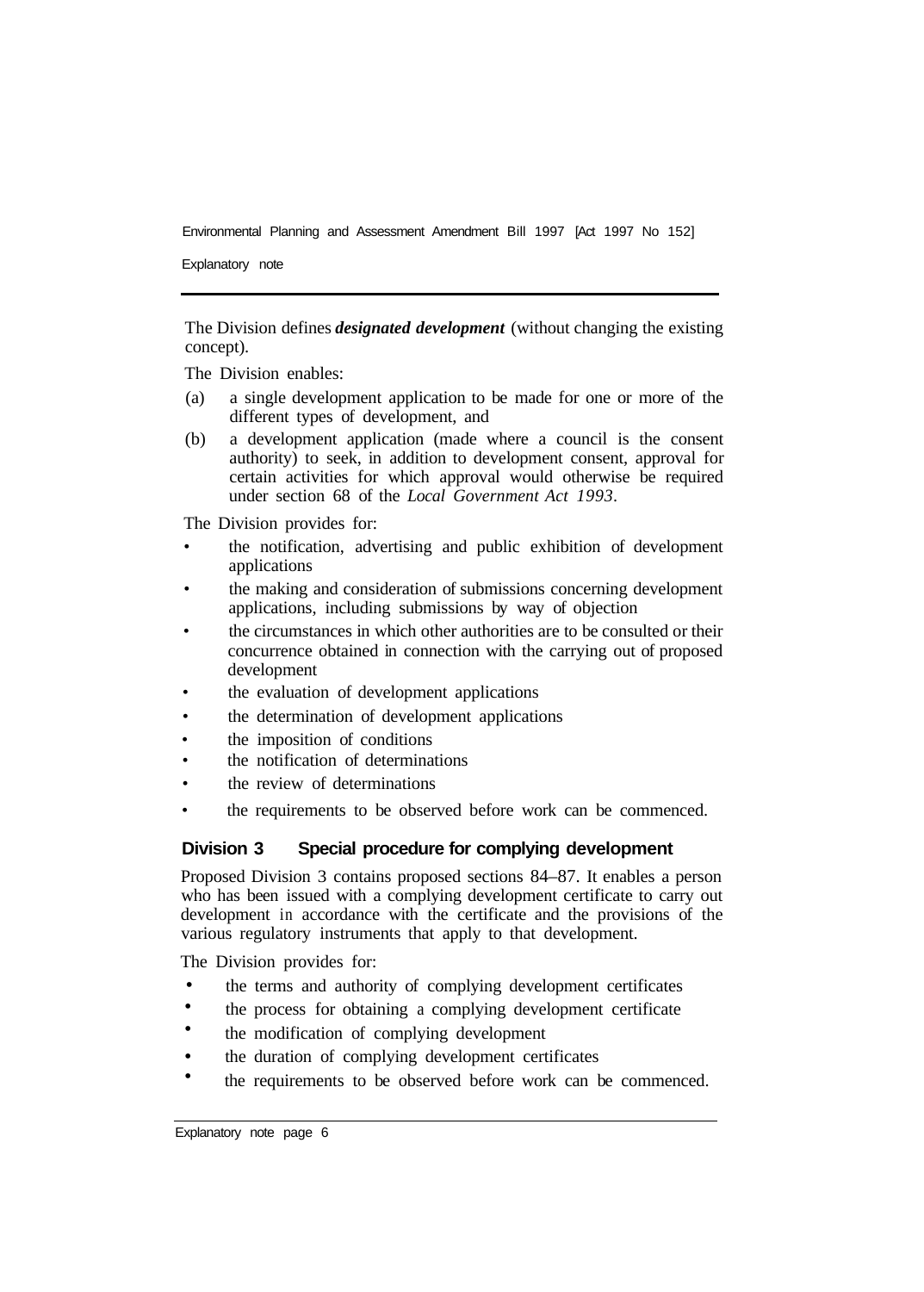Explanatory note

#### **Division 4 Additional procedures concerning State significant development**

Proposed Division 4 contains proposed sections 88–89A. It enables the Minister to direct a council to refer a particular development application to the Minister for determination if it addresses matters of significance for State or regional environmental planning. Such a direction may be given even if the development would otherwise be prohibited by an environmental planning instrument.

## **Division 5 Special procedure for integrated development**

Proposed Division 5 contains proposed sections 90–93B. It identifies the scope of integrated development by listing the approvals (which include consents, licences, permits, permissions and other forms of authorisation) that may be required in addition to development consent in order for a particular form of development to be carried out. Different processes apply according to whether the proposed development is local development or State significant development.

For local development, the consent authority, if it proposes to grant development consent, must obtain from each approval body the general terms of any approval proposed to be granted by it. A consent granted by the consent authority must be consistent with those general terms. If the approval body will not grant the approval, the consent authority must refuse consent. If the approval body fails to respond, the consent authority may grant consent and the approval body cannot subsequently refuse its approval.

For State significant development, the Minister, if the Minister proposes to grant development consent, must obtain from each approval body the general terms of any approval proposed to be granted by it. Any dispute between the Minister and an approval body that cannot be resolved between them as to the terms of an approval may be referred to the Premier for settlement. If the approval body fails to provide its general terms, the Minister may grant consent and the approval body cannot subsequently refuse its approval.

If development consent is granted to integrated development following the provision to a consent authority (including the Minister) by the approval body of the general terms of its approval, the approval body must grant approval to any application for its approval that is made within 3 years after the date on which the development consent is granted. The approval must not be inconsistent with the development consent.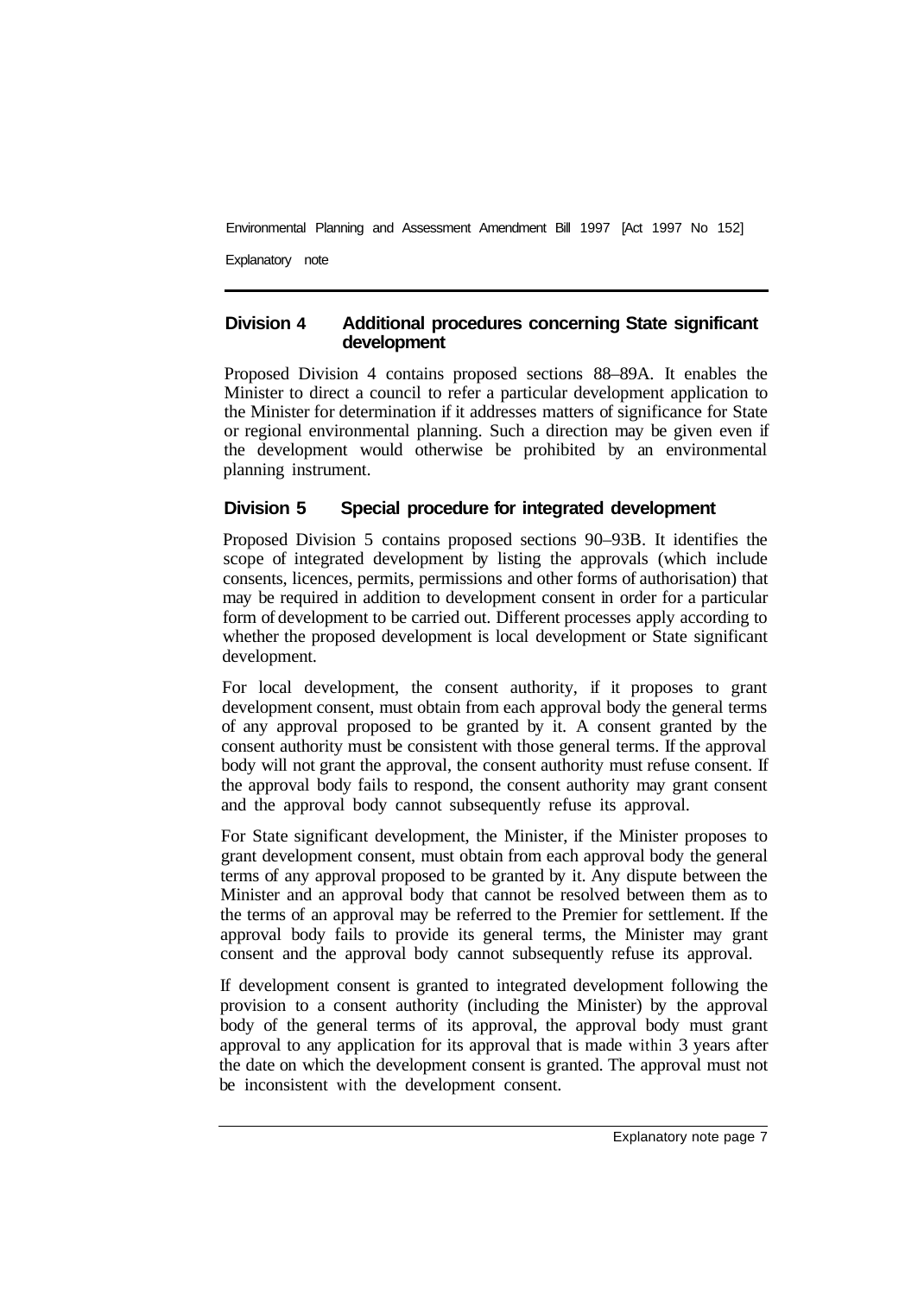Explanatory note

#### **Division 6 Conditions requiring contributions towards public amenities and services**

Proposed Division 6 contains proposed sections 94–94E. The Division re-enacts, without substantive change, the existing provisions of sections 94–94A of the Principal Act.

## **Division 7 Post-consent provisions**

Proposed Division 7 contains proposed sections 95–96A. It deals with the circumstances in which a development consent lapses, the extension of consents, and the modification and revocation of consents.

## **Division 8 Appeals and related matters**

Proposed Division 8 contains proposed sections 97–99. It provides for an applicant's and objector's appeals, appeals against the imposition of conditions of a development consent for the provision of security or the failure or refusal of a consent authority to release a security held by it, and the joint hearing of appeals.

#### **Division 9 Miscellaneous**

Proposed Division 9 contains proposed sections 100–105. It provides for:

- the keeping by councils of registers of development consents and complying development certificates
- the limiting of challenges to the validity of development consents and complying development certificates
- the identification of mandatory procedural requirements concerning State significant development
- the revocation or regranting of a development consent following the making of an order of suspension by the Land and Environment Court
- the making of regulations for the purposes of Part 4.

## **Division 10 Existing uses**

Proposed Division 10 contains proposed sections 106–109B. The Division re-enacts, without substantive change, the existing provisions of sections 106–109B of the Principal Act.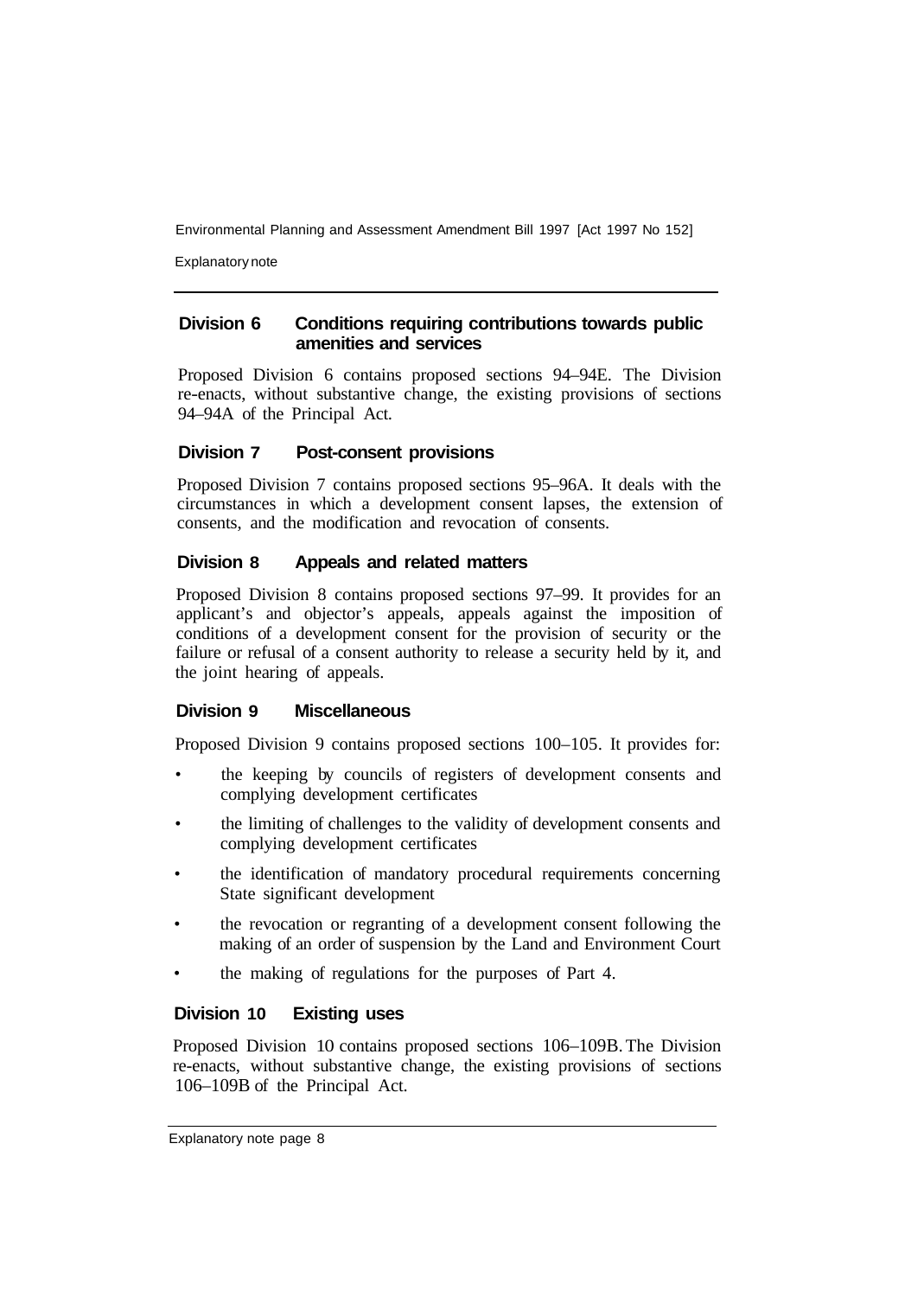Explanatory note

#### **Part 4A Certification of development**

Proposed Part 4A contains proposed sections 109C–109Q. It deals with the following matters:

- the identification of 4 kinds of Certificates that may be issued under the proposed Part *(Part 4A certificates),* namely compliance certificates, construction certificates, occupation certificates and subdivision certificates, (a)
- the identification of the persons and bodies by which Part 4A certificates may be issued, namely consent authorities and accredited certifiers (for all certificates) and, for subdivision certificates only, local councils and Crown and related bodies, (b)
- the appointment of a principal certifying authority for all development involving building work or subdivision work, (c)
- the restrictions that apply to the issue of the various kinds of Part 4A certificates, (d)
- the rights of appeal that exist with respect to a consent authority's refusal to issue a construction certificate, occupation certificate or subdivision certificate, (e)
- other matters ancillary to the proposed certification regime. (f)

A *compliance certificate* is a certificate to the effect that:

- (a) specified building work or subdivision work has been completed as specified in the certificate and complies with specified plans and specifications, or
- (b) a condition with respect to specified building work or subdivision work has been duly complied with, or
- (c) specified requirements of the regulations have been complied with.

A compliance certificate given with respect to an early phase of development will be able to be relied on by a certifying authority for the purpose of issuing some other Part 4A certificate with respect to a later phase of that development. In certain circumstances it will also signal the start of the 10-year limitation period for actions with respect to subdivision work to be established by proposed Part 4C.

**A** *construction certificate* is endorsed on building plans and specifications to certify that work carried out in accordance with those plans and specifications will comply with certain requirements prescribed by the regulations. Without a construction certificate it will not be lawful to commence any building work or subdivision work.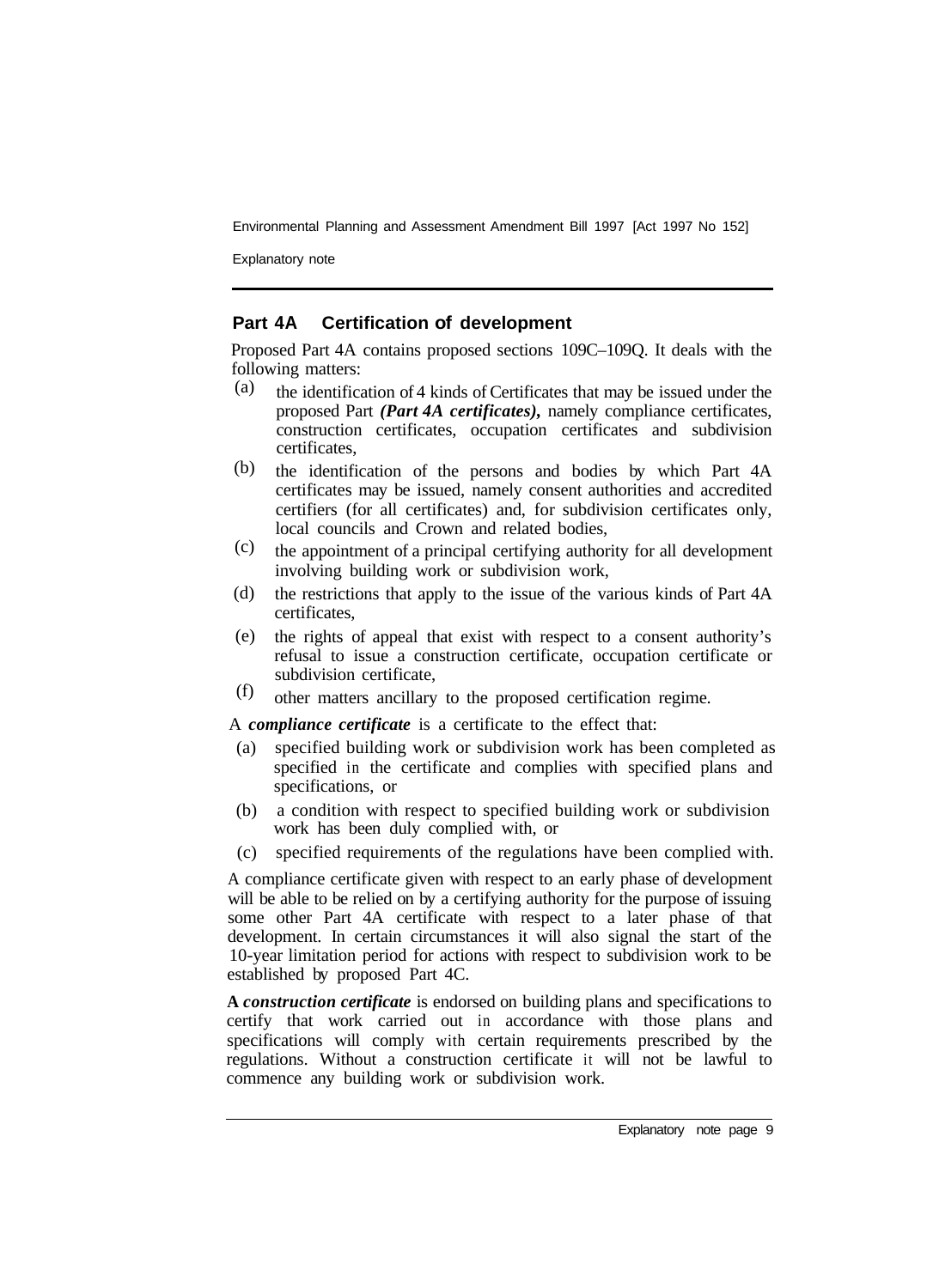Explanatory note

An *occupation certificate* is a certificate that authorises the occupation and use of a new building or a change of building use for an existing building. Proposed sections 109M and 109N will prohibit the occupation or use of a new building, and the change of use for an existing building, unless an occupation certificate has been issued for the building. In the case of a new building, such a certificate will be able to be issued only by the principal certifying authority appointed for the erection of the building. The issue of an occupation certificate will signal the start of the 10-year limitation period for actions with respect to building work to be established by proposed Part 4C.

A *subdivision certificate* is a certificate that authorises the Registrar-General to register a plan of subdivision under the *Conveyancing Act 1919.* Section 195C of that Act, as proposed to be amended, will prohibit registration of such a plan unless a subdivision certificate has been endorsed on it. In the case of a subdivision involving subdivision work, such a certificate will be able to be issued only by the principal certifying authority appointed for the carrying out of the subdivision. The issue of a subdivision certificate will signal the start of the 10-year limitation period for actions with respect to subdivision work to be established by proposed Part 4C.

## **Part 4B Accreditation of certifiers**

Proposed Part 4B contains proposed sections 109R–109ZH. It deals with the following matters:

- (a) the authorisation of professional associations as accreditation bodies for the purposes of the Principal Act,
- (b) the accreditation of persons as accredited certifiers to exercise the functions of certifying authorities under Part 4A,
- (c) the auditing of the work and activities of accredited certifiers by the Director-General of the Department of Local Government,
- (d) the conduct of disciplinary proceedings against accredited certifiers.

Professional associations in the various fields relating to building and subdivision will be accredited under the proposed Part. These associations will have the function of accrediting private persons as, and supervising the activities of, accredited certifiers. Complaints about accredited certifiers will be investigated by the relevant accreditation body and, if found to have substance, will be referred to the Administrative Decisions Tribunal for determination. The Tribunal will be able to make various kinds of order with respect to an accredited certifier it finds guilty of unsatisfactory professional conduct or professional misconduct. These will range from cautions and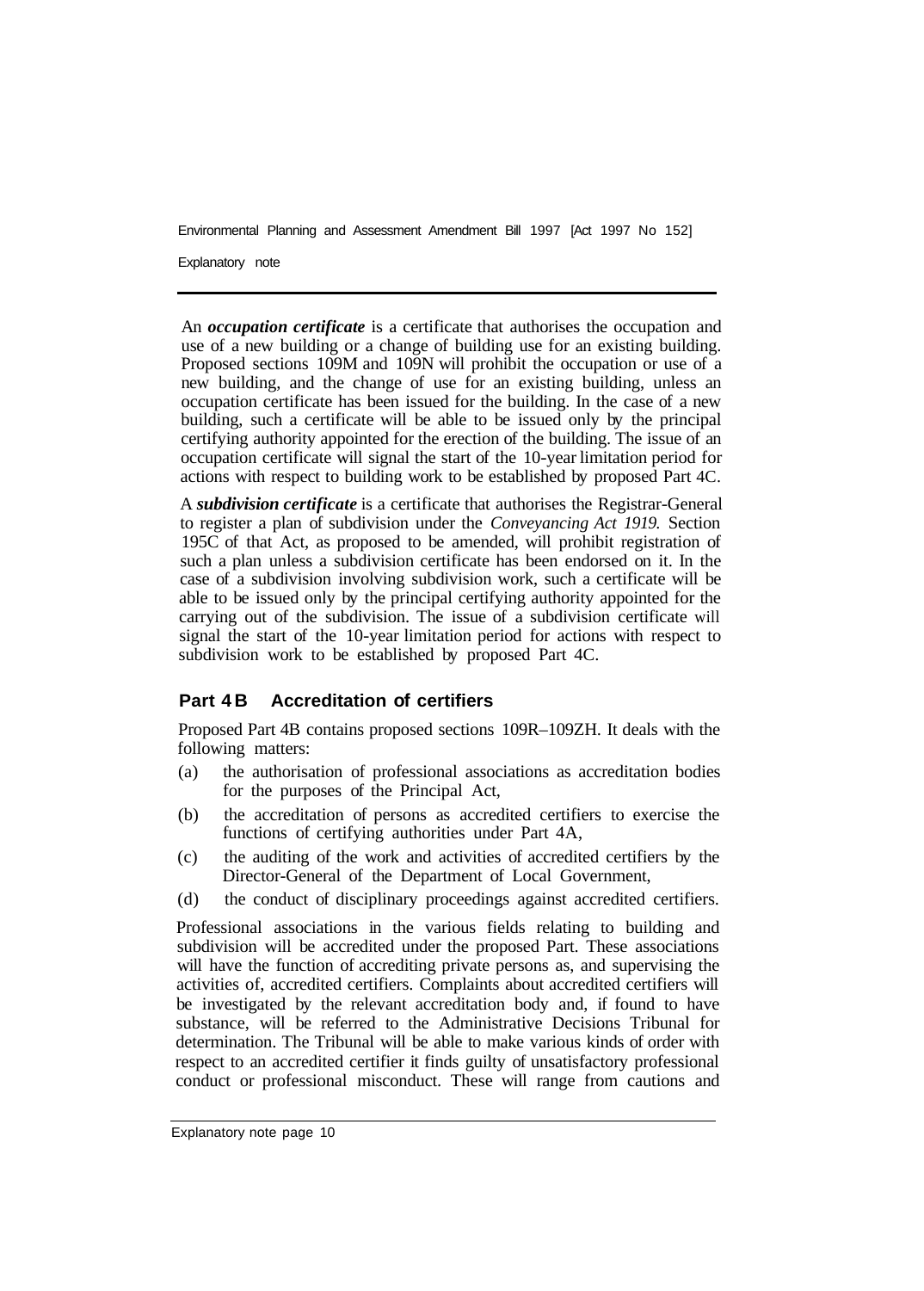Explanatory note

reprimands through to suspension or withdrawal of accreditation, and will include a power to order a civil penalty not exceeding 100 penalty units (\$11,000) and payment of compensation up to \$20,000.

#### **Part 4C Liability and insurance**

Part 4C contains proposed sections 109ZI–109ZP. It deals with the following matters:

- (a) the apportionment of liability between the various parties in an action relating to defective building work or subdivision work responsible for the damage giving rise to an award of damages made by a court,
- (b) the imposition of a limitation period of 10 years for any person's liability for damage arising as a result of defective building work or subdivision work,
- (c) the requirement that accredited certifiers and certain building practitioners are covered by insurance with respect to their activities as accredited certifiers and building practitioners.

Apportionment of liability involves a court, in making an award for damages for damage arising from defective building work or subdivision work, determining the proportion of the damage for which each defendant to the action is liable. A defendant will not be required to pay any more than the proportion so determined, regardless of the failure of any other defendant to pay the proportion determined in respect of that other defendant. This differs from the general rule of law concerning liability in which all such defendants would be jointly and severally liable for the full amount of the damages awarded, under which each defendant underwrites the liability of each other defendant.

The imposition of a limitation period of 10 years for any person's liability for damage arising from defective building work or subdivision work is designed to address the law concerning latent defects in which the current limitation period begins to run only when the defect becomes apparent. The approach taken in the proposed provisions is to limit the period within which proceedings can be commenced to the period of 10 years running from the date on which the relevant occupation certificate or subdivision certificate is issued or, in the case of subdivision work that is carried out after a subdivision certificate is issued, from the date on which a compliance certificate is issued with respect to the completion of that work. The new rule will not extend any period of limitation under the *Limitation Act 1969,* so that the period during which proceedings may be brought may, under that Act, be shorter than the 10 years proposed.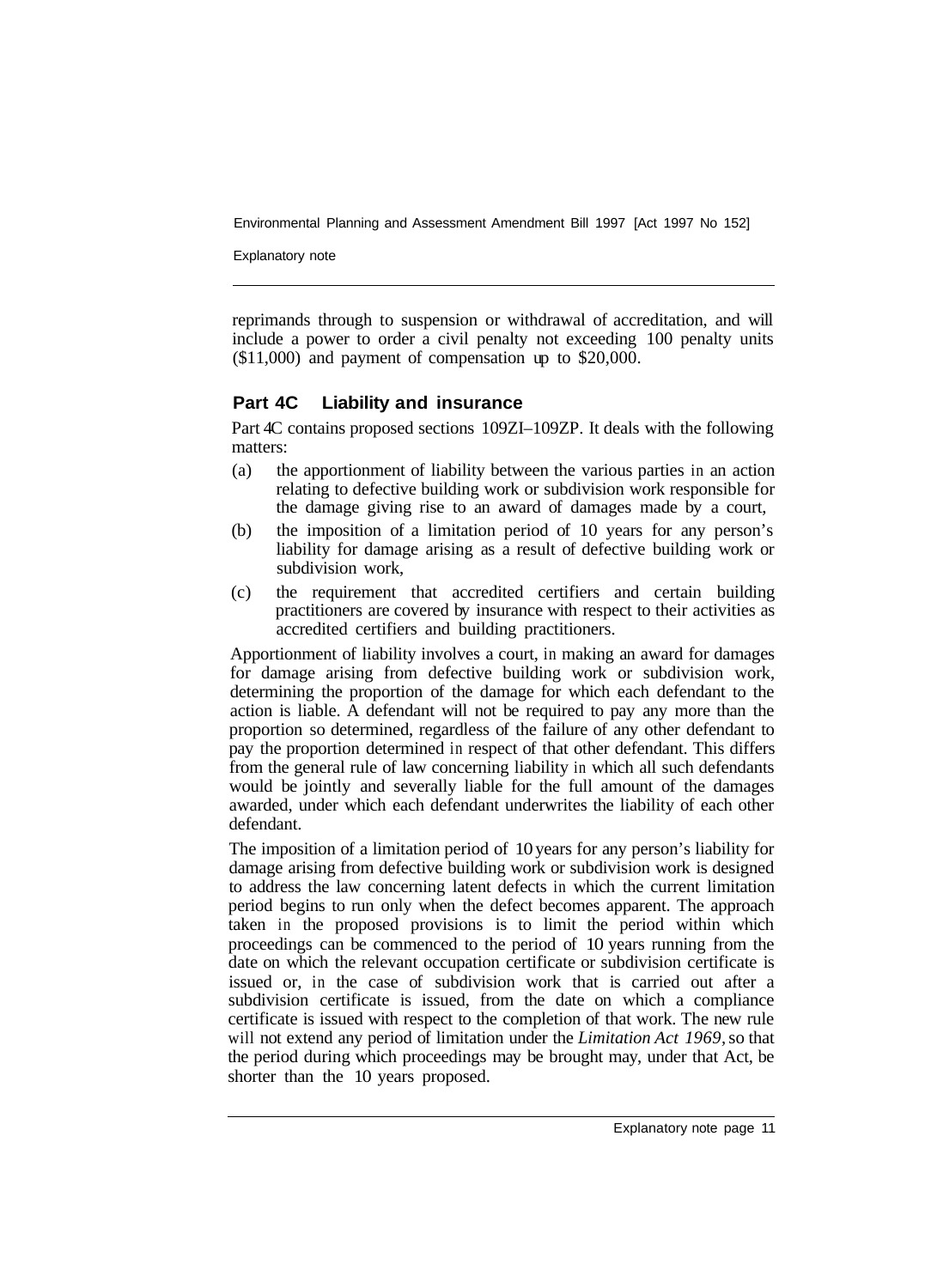Explanatory note

It will be an offence for accredited certifiers and certain building practitioners to practise as such unless they are insured. Failure to be appropriately insured will also be a ground for withdrawal of accreditation, in the case of an accredited certifier. The nature and extent of the insurance cover required will be established by the regulations.

**Schedule 1 [33]** substitutes the definition of *activity* in section 110 (1) of the Principal Act to reflect the changes made to Part 4.

### **3 Addition of Part 5A to the Environmental Planning and Assessment Act 1979—development by the Crown**

**Schedule 1 [34]** inserts proposed Part 5A containing proposed sections 115G–115N. It largely preserves the existing arrangements under the *Local Government Act 1993* concerning the carrying out of Crown building work.

## **4 Enforcement powers**

**Schedule 1 [36]** inserts proposed Division 1A, containing proposed sections 118A–118N, into Part 4. The proposed Division largely duplicates powers of entry and inspection that are currently found in the *Local Government Act 1993.* 

**Schedule 1 [37]** inserts proposed Division 2A, containing proposed sections 121A–121ZP, into Part 6. The proposed Division largely transfers to the Principal Act from the *Local Government Act 1993* the powers to make and enforce orders to regulate matters relating to building.

**Schedule l [38]–[42]** also make amendments relating to the enforcement of the provisions of the Principal Act.

## **5 Building certificates**

**Schedule l [52]** inserts proposed sections 149A–149G into Part 8 (Miscellaneous) of the Principal Act. The proposed sections transfer to the Principal Act from the *Local Government Act 1993* the provisions relating to building certificates.

## **6 Miscellaneous matters**

**Schedule 1 [43]–[51]** and **[53]–[56]** make miscellaneous amendments and amendments enabling the making of savings and transitional provisions.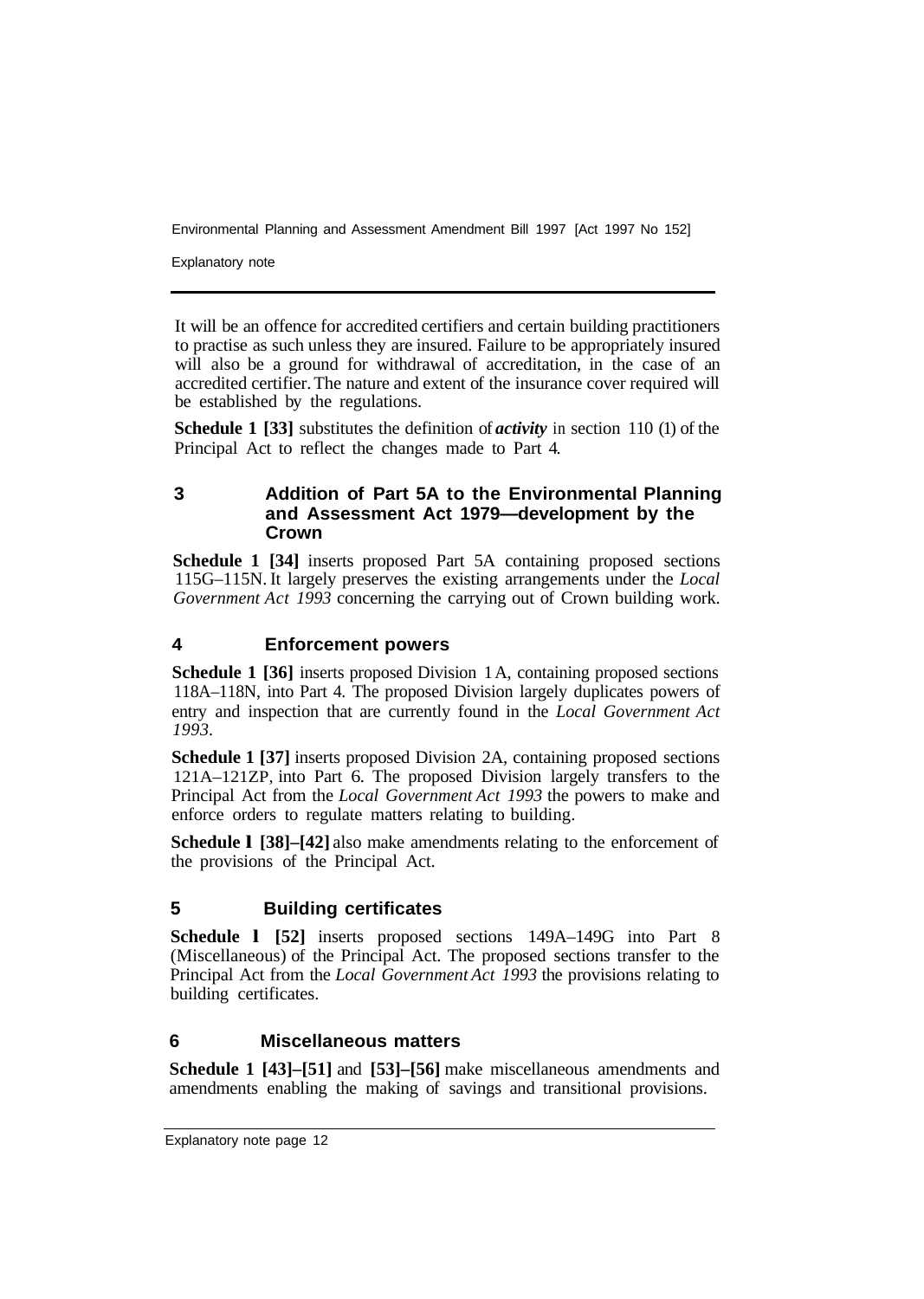Explanatory note

#### **Schedule 2 Amendment of Conveyancing Act 1919**

#### **Subdivision of land**

In addition to transferring the control of the developmental aspects of subdivision wholly into the *Environmental Planning and Assessment Act 1979,* a further object of this Bill is to reform the provisions concerning both the approval mechanisms for proposed subdivisions and the registration of plans of subdivision. The essential differences between the proposed legislation and the existing law are:

- (a) the abolition of the subdivision approval mechanism under Part 12 of the *Local Government Act 1919,* leaving the development consent mechanism under Part 4 of the *Environmental Planning and Assessment Act 1979* (which already applies to subdivision) as a single approval mechanism for subdivision, and
- (b) the introduction of a system of private accreditation in relation to the certification of plans of subdivision.

This Bill in relation to the subdivision of land:

- amends the *Environmental Planning and Assessment Act 1979* so as: (a)
	- (i) to make provision with respect to planning aspects of the subdivision of land, and
		- (ii) to make provision for the exercise, by persons in the private sector who are appropriately accredited, of certain supervisory functions in relation to matters associated with the subdivision of land, and
- amends the *Conveyancing Act 1919* so as to make provision with respect to: (b)
	- (i) transactions involving the subdivision of land, and
	- (ii) the registration of plans of subdivision, and
- makes consequential amendments to other Acts: (c)
	- (i) generally as a result of the proposed repeal of the remaining provisions of the *Local Government Act 1919,* and
	- (ii) particularly as a result of the proposed amendments to the *Environmental Planning and Assessment Act 1979* and the *Conveyancing Act 1919* in relation to subdivision, and
- repeals the *Local Government Act 1919* and *Ordinance No 32* under that Act. (d)

The amendments to the *Conveyancing Act 1919* to give effect to this object of the Bill are contained in **Schedule 2.**